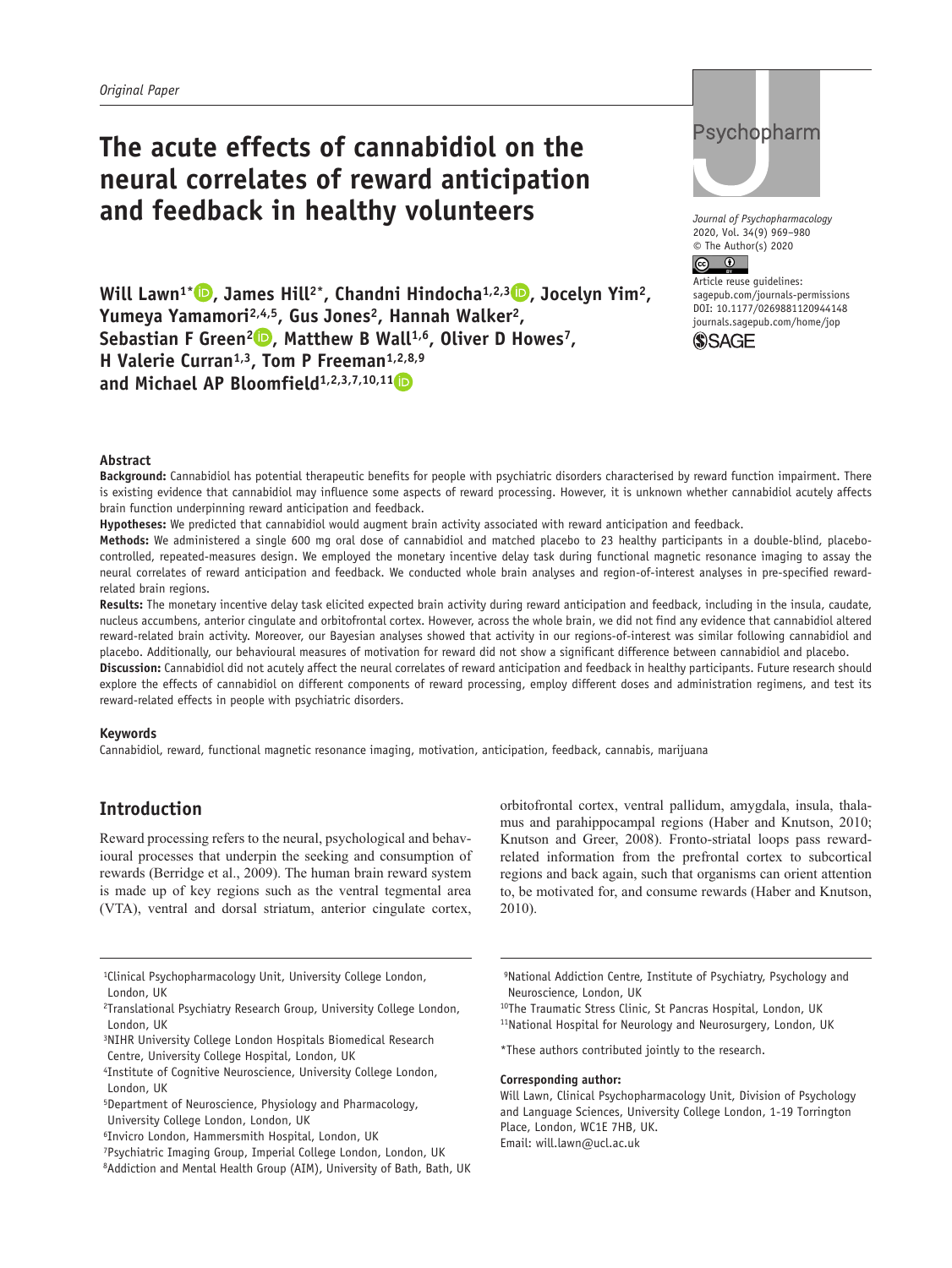Reward processing is perturbed in a variety of psychiatric disorders, including depression (Eshel and Roiser, 2010; Knutson et al., 2008; Whitton et al., 2015), addiction (Balodis and Potenza, 2015; Goldstein and Volkow, 2011) and schizophrenia (Gold et al., 2008; Juckel et al., 2006; Strauss et al., 2013). Dysfunctional reward processing therefore represents an important transdiagnostic neurocognitive mechanism which may contribute to the emergence of various psychiatric disorders (Husain and Roiser, 2018; Insel, 2010; Whitton et al., 2015). Hence, the reward circuit is a potential target for novel psychiatric drug treatments. Successful manipulation of the reward system could lead to the amelioration of impaired reward learning, motivation and pleasure, observed across various clinical diagnoses.

The endocannabinoid system plays an important role in modulation of the brain's reward processes (Bloomfield et al., 2016; Parsons and Hurd, 2015; Solinas et al., 2009). Cannabinoid type-1 receptors are expressed at a moderate level at the origin of the mesolimbic dopamine pathway, the VTA, and at a higher level at the terminal region, the nucleus accumbens (NAcc) (Curran et al., 2016; Solinas et al., 2009).

Cannabidiol (CBD) is the second most abundant cannabinoid in the cannabis plant (Pertwee, 2008) and at typical doses CBD is non-intoxicating (Haney et al., 2016; Hindocha et al., 2015; Lawn et al., 2016; Martin-Santos et al., 2012). CBD has therapeutic potential in a variety of psychiatric disorders (Freeman et al., 2019; Khan et al., 2020). Preclinical research has demonstrated that CBD administration can affect reward-related behaviours, particularly reducing drug-seeking behaviour (Hay et al., 2018; Katsidoni et al., 2013; Parker et al., 2004; Ren et al., 2009; Schier et al., 2014; Viudez-Martínez et al., 2018). Speculatively, CBD could ameliorate addictive behaviour by enhancing the sensitivity of the reward system to natural rewards, such that pharmacological rewards are less desired. The effects of CBD on the mesolimbic dopamine system are, however, equivocal (Renard et al., 2017).

Human research has shown that CBD can acutely alter neural, behavioural and psychological processes relating to reward, including effort sensitivity (Lawn et al., 2016), attentional bias to drug pictures (Hindocha et al., 2018; Morgan et al., 2010), drug consumption (Freeman et al., 2020; Morgan et al., 2013), neural response to music reward (Freeman et al., 2018) and levels of stress-induced social anxiety (Bergamaschi et al., 2011; Zuardi et al., 1993), without producing reinforcing or unpleasant sideeffects (Haney et al., 2016). However, it is not known if CBD specifically acts on the human brain's reward circuitry, or acts by another mechanism. Furthermore, if CBD does act on the reward system, its effects on reward anticipation and reward feedback have not been parsed.

The monetary incentive delay (MID) task is a well-validated functional magnetic resonance imaging (fMRI) task which, through its structure, allows for investigation of the neural correlates of reward anticipation and reward feedback (Balodis and Potenza, 2015; Knutson et al., 2001). Meta-analyses of MID task results show reward anticipation and feedback recruit overlapping and distinct regions (Knutson and Greer, 2008; Oldham et al., 2018). Both processes activate striatal regions, while reward anticipation activates the thalamus and insula, and reward feedback preferentially activates prefrontal cortex areas. Importantly, neural activity during reward anticipation in the ventral striatum correlates with dopamine release in the same region (Schott et al., 2008), demonstrating the task engages the mesolimbic dopamine system.

CBD seemingly has opposite effects to the primary intoxicating cannabinoid found in cannabis, delta-9-tetrahydracannabinol (THC), on both brain and behaviour (Bhattacharyya et al., 2010; Bloomfield et al., 2016; Englund et al., 2013). CBD enhanced striatal activation during a verbal memory task, while THC dampened striatal activity (Bhattacharyya et al., 2010). In the MID task, acute THC administration has been shown to attenuate the widespread neural response to reward feedback (van Hell et al., 2012) and attenuate the neural response in the NAcc during reward anticipation in people with nicotine dependence (Jansma et al., 2013). Therefore, one might expect CBD to do the opposite: augment neural response to reward anticipation and feedback. Furthermore, a pro-reward function action could underlie CBD's putative anti-addiction, anti-depressant and anxiolytic effects.

In summary, the endocannabinoid system plays an important role in the brain's reward circuitry and both preclinical and human research has demonstrated that CBD can modulate reward-related behaviours. However, previous human studies have tended to investigate CBD's impact alongside THC. Moreover, they have focused on psychiatric symptom-based measures, rather than precise components of reward processing, such as anticipatory and consummatory reward processes which are indexed by the well-validated MID task. No study has examined the specific, isolated effect of CBD on the human brain during reward processing. Based on its opposing effects to THC and its ostensibly therapeutic effects in disorders characterised by reward dysfunction, we predicted that CBD would augment the neural response to reward anticipation and feedback.

## **Methods**

## *Design and participants*

The study used a double-blind, randomised, placebo-controlled, repeated-measures design to compare the effects of oral CBD 600 mg with matched placebo (PBO). Drug order was balanced and randomised. Drug order was completely concealed from participants and concealed from experimenters until data collection, entry and analysis had been completed.

We tested 28 healthy participants. Four participants did not complete both sessions, so they were excluded. Furthermore, one participant did not complete the MID task correctly, so they were excluded. That left 23 participants in our analysis.

Participants were recruited through public advertisement. Inclusion criteria were: (a) age 18–70 years; (b) right-handed; and (c) fluent in English. Exclusion criteria were: (a) positive urine screen for recreational drug use (Alere Toxicology UC-10A; amphetamines, barbiturates, benzodiazepines, cocaine, methamphetamine, morphine, methadone, phencyclidine, tricyclic antidepressants, THC); (b) recent (within the past six months) use of any psychotropic (recreational or medical) drug, including cannabis; (c) positive breath test for alcohol; (d) carbon monoxide  $\geq 5$  parts per million (ppm); (e) problematic alcohol use, as defined by a score  $\geq 8$  on the Alcohol Use Disorder Identification Test (AUDIT) (Saunders et al., 1993); (f) more than 10 lifetime uses of cannabis or CBD; (g) more than five lifetime uses of any other recreational drug; (h) nicotine-dependent, as defined by a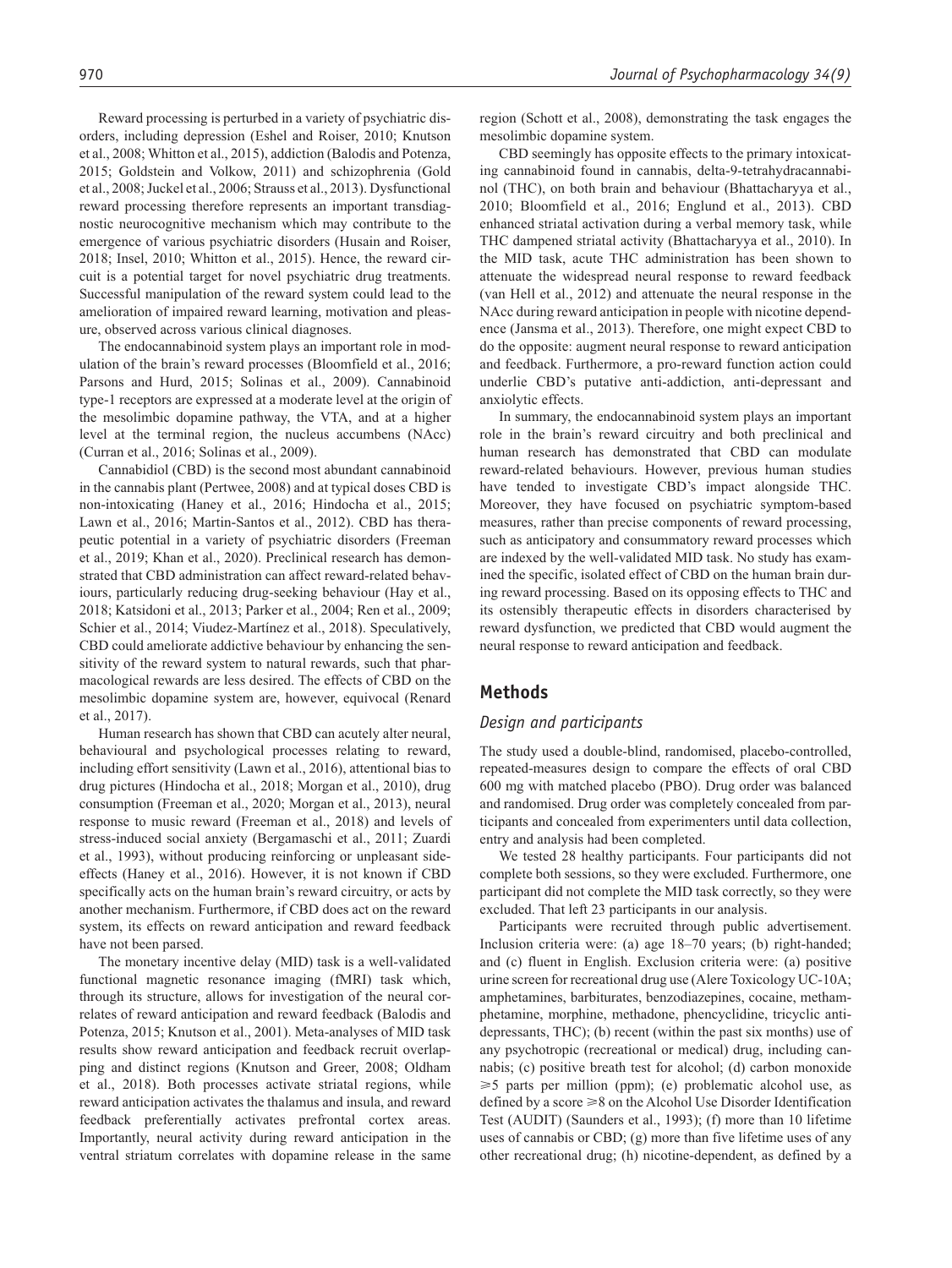

**Figure 1.** The monetary incentive delay (MID) task. (a) A 'win hit' trial example. An orange square is presented which signals that it is a 'win' trial, in which the participant has the opportunity to win 30p. Then, there is an 'anticipation' phase (a blank screen with a crosshair), while the participant anticipates the onset of the target. Then, there is a target, which if responded to in a short amount of time (which varies based on participant performance, starting at 300 ms) leads to money being won. Then, feedback is given; in this case feedback is positive because the participant hit within the target time on a win trial. Subsequently, there is an inter-trial interval (a blank screen) for 2.2-10.2 s. (b) A 'neutral hit' trial example. A blue square is shown instead of an orange square, signalling no money is available. The rest of the trial is the same but when the participant hits the target in time, monetary reward feedback is not subsequently presented.

score >3 on the Fagerstrom Test for Nicotine Dependence (FTND: Heatherton et al., 1991); (i) current or past mental or physical health issues or learning impairments, based on an adapted version of the Diagnostic and Statistical Manual of Mental Disorders-IV (DSM-IV) Structured Clinical Interview (SCID) (Gibbon and Spitzer, 1997); (j) positive reading on urine pregnancy test; (k) breast-feeding; (l) known allergies or aversions to CBD, microcrystalline cellulose, gelatine or lactose; (m) colour blindness; (n) magnetic resonance imaging (MRI) contraindications; and (o) current use of psychiatric medications.

Participants were reimbursed £10/h for their time. This study was approved by the University College London (UCL) Ethics Committee (Project number: 3325/002), and all participants provided written informed consent.

#### *Assessments*

*The MID task (Figure 1).* The MID task is a well-validated task that allows measurement of neural activity during reward anticipation and reward feedback using fMRI. We used an adapted version of the original (Knutson et al., 2000).

In our version of the task, a cue (a square) is first presented for 500 ms, which signals whether the trial is a win trial (if the square is orange) or a neutral trial (if the square is blue). On a win trial, the participant has the opportunity to win 30p if they respond to a subsequent target in time. On a neutral trial, the participant cannot win or lose any money, but they are asked to respond to the subsequent target as quickly as they can anyway. Following the cue, there is a blank screen, the anticipation phase, for 2–4 s in which the participant waits for the target. Subsequently, the target (a white square) is presented and the participant must respond to it as quickly as they can by pressing a button with their thumb on their right hand. Initially, participants must respond to the target within 300 ms in order to get a 'hit'. However, following a successful 'hit', the next trial's target must be responded to within a time that is 16.67 ms shorter than the previous trial in order to get another 'hit'. Following a 'miss', the next trial's target must be responded to within a time that is 16.67 ms longer than the previous trial in order to get a 'hit'. This is to calibrate the participant's 'hit' success to roughly 50% of the time.

Following the target, feedback is presented for roughly 1000 ms (although this changes on a trial-by-trial basis along with changes in target duration). If it is a 'win' trial and the participant gets a 'hit', then the participant wins 30p and is told 'Hit. You win 30p'. If it is a 'win' trial and the participant gets a 'miss', then the participant does not win money and is told 'Miss'. If it is a 'neutral' trial and the participant gets a 'hit', then the participant does not win money and is told 'Hit'. If it is a 'neutral' trial and the participant gets a 'miss', then the participant does not win money and is told 'Miss'. The current total won is always displayed on the feedback screen. Following the feedback, there is an inter-trial interval (ITI) between 1.2–9.2 s when a blank screen is shown.

There were 48 trials in total, of which 24 were neutral trials in which no money could be earned and 24 were win trials in which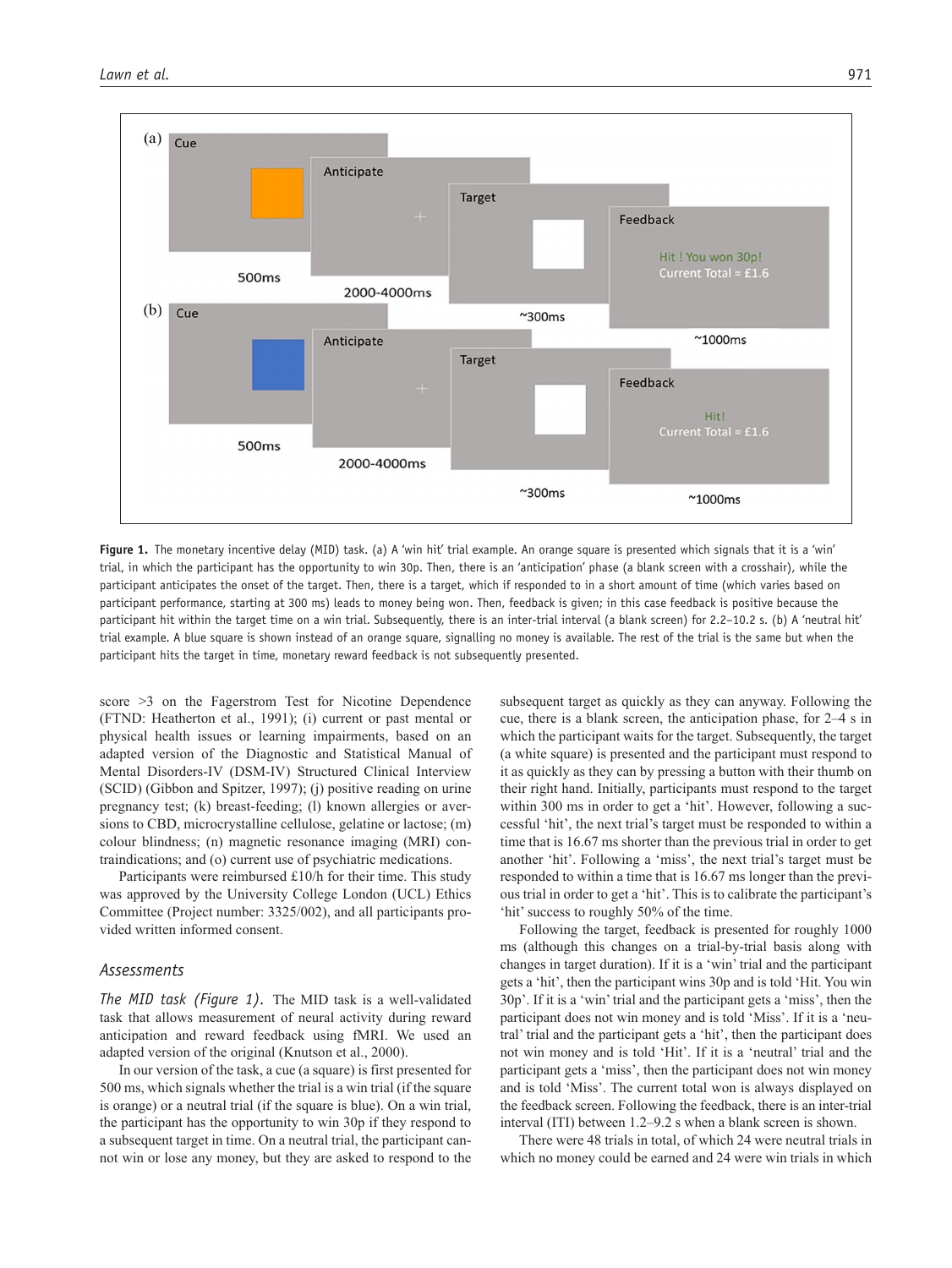money could be earned. The order of win trials was fixed, so that win trials did not appear consecutively. Each win trial provided the opportunity to win 30p; this amount did not vary, as in some previous MID task versions (Knutson et al., 2008). There were also no loss trials. The task lasted for 12 min.

The MID task produces measures of brain activity associated with reward anticipation and reward feedback. It also produces behavioural measures of: (1) mean reaction time (RT) to respond to the target on successful 'win' and 'neutral' trials and (2) the proportion of 'hits' on 'win' and 'neutral' trials.

*Demographics.* We recorded participants' age, sex, weight and body mass index (BMI).

*Beck Depression Inventory (BDI).* The BDI is a selfreported scale of depression severity which consists of 21 items (Beck et al. 1996). This was used to measure the participants' depressive symptomatology over the two weeks preceding the first study visit. Higher scores reflect a higher severity of depression.

*AUDIT.* The AUDIT is a self-reported scale which screens for problematic alcohol use and consists of 10 items (Saunders et al., 1993). Scores range from 0–40, with higher scores reflecting more severe problematic alcohol use. A score of eight or more is considered hazardous.

*FTND.* The FTND is a self-reported scale of nicotine dependence consisting of six items (Heatherton et al., 1991). Total scores range from 0–10, with higher scores reflecting higher nicotine dependence.

*Wechsler Test for Adult Reading (WTAR).* The WTAR is a test of reading ability which is a proxy of verbal intelligence (Ginsberg et al., 2003). It includes 50 words that must be read aloud and pronounced correctly.

*Plasma CBD levels.* Blood samples were collected using EDTA vacutainers and centrifuged immediately. Plasma samples were stored at −80°C prior to analysis. CBD concentrations were determined using gas chromatography mass spectroscopy (GC/ MS) with a lower limit of quantification of 0.5 mg/mL.

#### *Drug administration*

Participants were administered a single dose of 600 mg oral CBD (pure synthetic (-)-CBD, STI Pharmaceuticals, Essex, England) or matched PBO (lactose powder) in identical, opaque capsules on each testing session. The CBD was formulated in 50 mg capsules. Participants swallowed all 12 capsules at their own pace under invigilation of the experimenter. The amount of 600 mg was chosen as it produces an increase in plasma concentrations after acute administration (Babalonis et al., 2017; Englund et al., 2013), is well tolerated in humans (Grotenhermen et al., 2017), produces a significant anxiolytic effect (Bergamaschi et al., 2011), produces opposing effects to THC on the striatum as assessed by fMRI (Bhattacharyya et al., 2010) and elicits antipsychotic like effects in combination with THC (Bhattacharyya et al., 2015).

## *Procedure*

Participants completed a screening on the telephone during which initial eligibility criteria (drug use, FTND, AUDIT, MRI contraindications, allergies, medical information and handedness) were assessed and basic participant details were recorded. Participants that appeared eligible on the phone were invited to attend experimental sessions. Participants were asked to fast from midnight the day before both sessions, and refrain from smoking tobacco and consuming alcohol for 24 h before the start of the sessions. Upon arrival, participants underwent urine tests to verify they were not pregnant (if female) and they had not recently taken recreational drugs. They also completed breath tests for alcohol and carbon monoxide.

Eligible participants then completed two seven-hour experimental sessions, when they received CBD or PBO on the first session, and the other drug condition on the second session. Experimental sessions were separated by a minimum seven-day wash-out period  $($  >4 times the elimination half-life) to minimise carryover effects of CBD (Consroe et al., 1991). The BDI and WTAR were completed immediately after drug administration on the second session.

Previous research suggests that CBD reaches the peak level of plasma concentration after approximately 2.5 h (Babalonis et al., 2017). Therefore, 2.5 h after drug administration, participants underwent MRI scanning for 1.5 h to complete the MID task, as well as other tasks and scans, which will be reported elsewhere. Participants' blood samples were taken straight after the scan finished, which was approximately 4 h and 15 min after drug administration. After a standardised lunch provided by the experimenter, participants completed a series of questionnaires and computer tasks, results of which will be reported elsewhere.

#### *Power calculation*

A power calculation was conducted using G\*Power (version 3.1.9.2). This showed that a sample size of 20 would have 81% power to detect a significant (*p*<0.05, two-tailed) difference between CBD and PBO with a moderate or greater effect size of *d*=0.5. This effect size was based on the previous finding of the difference in the attentional bias toward cigarette cues between 800 mg CBD versus PBO in nicotine-dependent users (Hindocha et al., 2018). We then recruited extra participants to account for expected participant dropout and exclusions.

## *MRI data acquisition*

MRI data was collected using a 3-Tesla Siemens Verio MRI Scanner at the Robert Steiner MR unit at Hammersmith Hospital, London. Functional imaging used a multiband (acceleration factor=2) gradient-echo T2\*-weighted echo-planar imaging (EPI) sequence with 42 slices per volume (Repetition time [TR]=2400 ms; Time to Echo [TE]=30 ms; in-plane matrix= $64\times64$ ; 3 mm isotropic voxels; flip angle=62°; bandwidth=1594 Hz/pixel; 304 volumes; a slice thickness of 3 mm; field of view=192  $\times$  192 mm). The phase encoding direction was from anterior to posterior. Echo spacing was 0.71 ms. There were three dummy scans at the beginning of the scan, which were not included in in our dataset. For structural acquisition, a T1-weighted structural volume was acquired for all participants using a magnetisation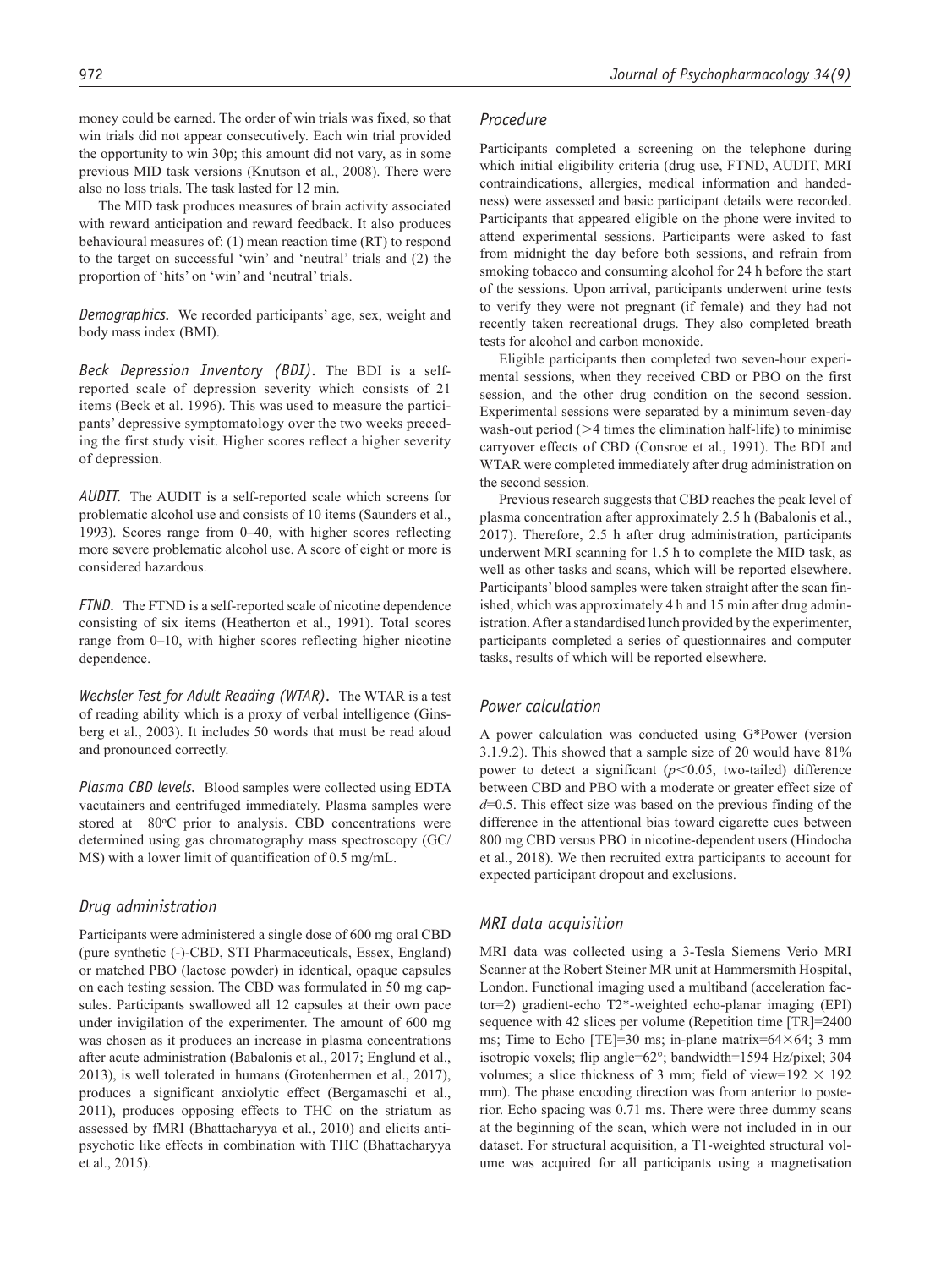prepared rapid gradient echo (MPRAGE) scan (TR=2300 ms; TE=2.28 ms, TI=900 ms, flip angle=9°, field of view= 256 mm, image matrix=256 with 1 mm isotropic voxels; bandwidth=200 Hz/pixel).

#### *fMRI data analyses*

Image pre-processing and analysis were performed using FSL's fMRI Expert Analysis Tool (FEAT) (FMRIB Software Library v6.0, Analysis Group, FMRIB, Oxford, UK) (Jenkinson et al., 2012). Data were pre-processed before being subject to first and second-level analyses.

*Pre-processing.* FSL's brain extraction tool (BET) was used to strip the brain from the skull. The FMRIB Automated Segmentation Tool was used to separate out grey matter, white matter and cerebrospinal fluid. Functional images were realigned to the middle volume using FSL's MCFLIRT procedure, in order to correct for head motion. Subsequently, the functional images were coregistered to the individual participant's structural image and normalised to the Montreal Neurological Institute (MNI-152) template using FEAT's non-linear transformation procedure with a 10 mm warp resolution. An isotropic 6 mm full-width at half-maximum Gaussian kernel (i.e. twice the voxel size) was then applied to spatially smooth images. A high-pass filter (100 s cut-off) was applied to remove low-frequency noise. Images were visually inspected to ensure that the pre-processing had worked correctly.

 $T_1$ -weighted structural images were also skull-stripped with FSL's BET and normalised to the MNI-152 template.

*First level analyses.* Timestamps and durations for each event (cue, anticipate, target, feedback, ITI) in the MID task were extracted from the task output files using scripts written in Matlab (Mathworks Inc., USA). A general linear model was created with the following explanatory variables (i.e. regressors): (a) reward anticipation (i.e. anticipate-win), (b) no reward anticipation (i.e. anticipate-neutral), (c) reward feedback on a successful win trial (i.e. feedback-win-hit), (d) no reward feedback on an unsuccessful win trial (i.e. feedback-win-miss), (e) no reward feedback on a successful neutral trial (i.e. feedback-neutral-hit), (f) no reward feedback on an unsuccessful neutral trial (i.e. feedback-neutralmiss). Each event was modelled with a boxcar function with the event's duration convolved with the canonical haemodynamic response function, using the gamma function. Extended motion parameters and temporal derivatives were included as additional regressors-of-no-interest.

The following contrasts were then calculated:

- 1. 'Reward anticipation': anticipate-win > anticipateneutral.
- 2. 'Reward feedback': feedback-win-hit > feedbackneutral-hit.

#### *Second level analyses*

*Whole brain analysis.* The second-level fMRI data analysis was also performed with FSL's FEAT pipeline (Jenkinson et al., 2012), using a random effects analysis with FMRIB's Local Analysis of Mixed Effects (FLAME). We analysed the two contrasts specified above at the second level. We used clusterwise correction, with a cluster-defining threshold of *z*=2.3 and an alpha value of 0.05.

**Table 1.** Montreal Neurological Institute (MNI) coordinates for the centres of our regions of interest (ROIs) for the anticipate and feedback contrasts based on Knutson and Greer (2008).

| Atlas                               | MNI     |         |         |  |  |
|-------------------------------------|---------|---------|---------|--|--|
| Region                              | x       | у       | Z       |  |  |
| <b>Reward anticipation contrast</b> |         |         |         |  |  |
| L medial frontal gyrus              | 0       | $-4.5$  | 52.0    |  |  |
| R insula                            | 32.3    | 18.5    | 1.0     |  |  |
| R NAcc                              | 10.1    | 8.1     | 2.6     |  |  |
| L NAcc                              | $-12.1$ | 10.4    | $-1.8$  |  |  |
| R thalamus                          | 4.0     | $-10.9$ | 12.5    |  |  |
| L thalamus I                        | $-6.1$  | $-23.0$ | 5.3     |  |  |
| L thalamus II                       | $-2.0$  | $-23.0$ | 9.7     |  |  |
| L culmen                            | 0       | $-61.5$ | $-10.7$ |  |  |
| <b>Reward feedback contrast</b>     |         |         |         |  |  |
| R subcallosal gyrus                 | 8.1     | 2.5     | $-9.4$  |  |  |
| L parahippocampal gyrus             | $-18.2$ | $-26.6$ | $-6.3$  |  |  |
| R parahippocampal gyrus             | 22.2    | $-22.4$ | $-6.1$  |  |  |
| R caudate                           | 8.1     | 16.4    | 3.0     |  |  |
| R NAcc                              | 12.1    | 10.6    | $-6.5$  |  |  |
| L NAcc                              | $-8.1$  | 6.4     | $-4.4$  |  |  |
| L amygdala                          | $-16.2$ | $-.15$  | $-12.0$ |  |  |

L: left; NAcc: nucleus accumbens; R: right.

L Thalamus I is further to the left and is more inferior than L Thalamus II.

We conducted one-sample *t*-tests for both contrasts, collapsing across both drug conditions, to investigate the overall effect of the task (reward anticipation and reward feedback) on brain activity. Secondly, we conducted paired *t*-tests for both contrasts to investigate the differences, in both directions, between CBD and PBO.

*Region of interest (ROI) analyses.* ROIs were pre-specified based on a meta-analysis of MID fMRI results for significantly activated regions for reward anticipation and feedback (Knutson and Greer, 2008). There were eight ROIs for anticipation and seven ROIs for feedback, as shown in Table 1. The Talairach coordinates from Knutson and Greer (2008) were converted to MNI coordinates using the mni2tal MATLAB function created by the University of Cambridge Medical Research Council Cognition and Brain Sciences Unit [\(http://imaging.mrc-cbu.](http://imaging.mrc-cbu.cam.ac.uk/imaging/MniTalairach) [cam.ac.uk/imaging/MniTalairach](http://imaging.mrc-cbu.cam.ac.uk/imaging/MniTalairach)). We used these coordinates as the centres for our spherical ROIs, with radii of 5 mm. The ROIs were created using FSLeyes and fslmaths functions. We then extracted average unstandardised beta values (with arbitrary units) from these regions for the two contrasts described above.

We then ran one-sample *t*-tests (against a score of zero) to test whether the task elicited the expected anticipation and feedback activation in the hypothesised regions. Subsequently, we ran paired *t*-tests for an effect of drug (CBD vs PBO) on the activation in these anticipation and feedback ROIs. We reduced the alpha value to 0.006 to account for the multiple tests (i.e. ROIs) within each contrast.

We examined the extracted beta values for normality by visually inspecting histograms of the data, checking for kurtosis and skewness values >1, using Kolmogrov-Smirnov tests and looking for outliers as shown by SPSS's box and whisker plots. Across all regions, for both CBD and PBO and for both reward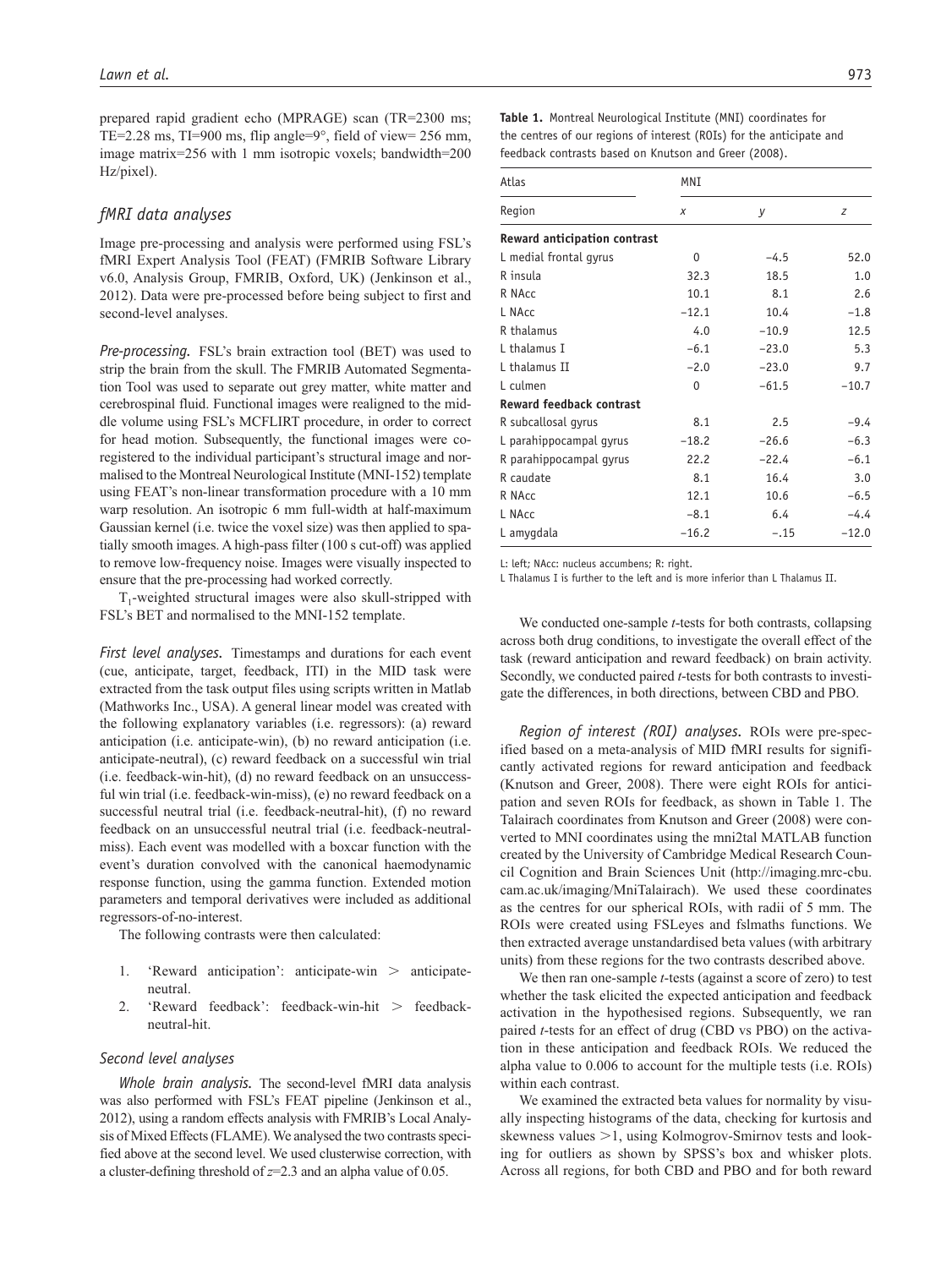**Table 2.** Activations for the reward anticipation (anticipate-win>anticipate-neutral) and reward feedback (feedback-win-hit>feedback-neutral-hit) contrast across both drug conditions. The table shows, for each cluster: the brain regions; cluster-corrected *p* values for each cluster; *k* (the size of each cluster, in terms of number of voxels); *z* value for the peak in the cluster; and the co-ordinates for the centre of gravity (COG) in Montreal Neurological Institute (MNI) space.

| Region                         | p (FWE-corrected) | k     | z    | COG co-ordinates in cluster (MNI, mm) |         |      |
|--------------------------------|-------------------|-------|------|---------------------------------------|---------|------|
|                                |                   |       |      | X                                     | y       | Z    |
| <b>Reward anticipation</b>     |                   |       |      |                                       |         |      |
| Right insula                   | 0.003             | 801   | 4.42 | 41.1                                  | 18.2    | 2.4  |
| Left insula                    | 0.008             | 702   | 3.89 | $-38$                                 | 14.5    | 15.2 |
| Paracingulate gyrus            | 0.013             | 642   | 3.65 | 1.9                                   | 19.0    | 40.7 |
| <b>Reward feedback</b>         |                   |       |      |                                       |         |      |
| Right occipital fusiform gyrus | < 0.001           | 79376 | 6.62 | 4.6                                   | $-52.3$ | 3.5  |
| Left precentral gyrus          | < 0.001           | 2073  | 4.68 | $-40.6$                               | 6.8     | 34.4 |

anticipation and feedback, the data were normally distributed, so data were left unchanged.

In order to gain further support for either the null or alternative hypothesis for the effects of CBD on brain activity during reward anticipation and feedback, we also calculated scaled Jeffreys-Zellner-Siow (JZS) Bayes factors using an online calculator ([http://pcl.missouri.edu/bayesfactor\)](http://pcl.missouri.edu/bayesfactor) (Buckingham et al., 2016; Lawn et al., 2018). We used a scaled-information prior of *r=*1, which is the default value recommended (Rouder et al., 2009). For this analysis, a Bayes factor of  $\geq$  3 provides support for the null hypothesis (i.e. no difference in activation between CBD and PBO).

We conducted Pearson correlations between participant CBD plasma levels and their extracted beta values for each anticipate and feedback ROI, when they were on the CBD condition. We reduced the alpha value to 0.006 to account for multiple tests (i.e. ROIs) within each contrast.

## *Behavioural analyses*

We conducted a Wilcoxon signed-rank test on the plasma CBD levels for CBD compared with PBO.

We conducted  $2\times 2$  repeated-measures analyses of variance (ANOVAs) for RT and the proportion of hits, with within-subjects factors of drug (CBD, PBO) and trial-type (win, neutral).

# **Results**

#### *Demographics*

Of the 23 participants included in the analysis, there were 12 women and 11 men, with mean age 23.74 years (standard deviation (SD)=4.2, range: 19–36). Participants' depression (BDI mean=2.2, SD=4.9, range: 0–11) and problematic alcohol use (AUDIT mean=2.2, SD=2.8, range: 0–7) levels were low. Participants had a mean WTAR raw score of 40.5 (SD=4.9, range: 33–49) and a mean BMI of 22.4 kg/m<sup>2</sup> (SD=3.5, range: 17.6–35.4).

#### *Plasma CBD levels*

Plasma CBD levels were higher on CBD (median=6.01 ng/mL, interquartile range=4.89) than PBO (median=0, interquartile range=0) (*z*=3.296, *p*=0.001).

# *MID behavioural results*

For RT, there were main effects of drug  $(F_{1,22=6.286, p=0.020)$ and trial-type  $(F_{1,22=}15.841, p=0.001)$ , but there was not a significant interaction. Participants were faster to respond on win trials (mean=0.241 s, SD=0.023) compared to neutral trials (mean=0.247 s, SD=0.024). Participants were faster, overall, to respond under PBO (mean=0.241 s, SD=0.024) compared to CBD (mean=0.247 s, SD=0.024).

For proportion hit, there was a main effect of trial-type  $(F_{1,22}=43.776, p<0.001)$ , but no main effect of drug or interaction. Participants were more likely to hit on a win trial (mean=0.612, SD=0.079) compared to a neutral trial (mean=0.437, SD=0.072).

## *MID fMRI results*

Movement did not exceed 3 mm (our voxel size) in any direction for any of the participants. Mean and maximum movements were: *x*: mean=0.15 mm (SD=0.50 mm), max=0.50 mm; *y*: mean=0.19 mm (SD=0.12), max=0.50 mm; *z*: mean=0.34 mm (SD=0.32 mm), max=2.00. Therefore we did not exclude any participants for excess movement.

#### *Whole brain analyses*

*Effects of task (Table 2; Figures 2 and 3).* For the reward anticipation contrast, there was activation in three clusters, with peak activations in the insula bilaterally and the right paracingulate gyrus (Table 2). The right and left insula clusters extended into the right and left frontal operculum cortex, inferior frontal gyrus and orbitofrontal cortex. The paracingulate gyrus extended into the anterior cingulate gyrus, supplementary motor cortex and superior frontal gyrus (Figure 2).

For the reward feedback contrast, there was very widespread activation in two large clusters: one more posterior and one more anterior (Table 2; Figure 3). The posterior had a peak activation in the left occipital fusiform gyrus and extended into the bilateral cerebellum, intracalcarine gyrus, lingual gyrus, precuneus, inferior and middle temporal cortex, anterior and posterior lateral occipital gyrus, postcentral gyrus, posterior supramarginal gyrus and hippocampus, amongst others. The anterior cluster had a peak activation in the left precentral gyrus and extended into the bilateral anterior cingulate cortex, paracingulate gyrus, superior and middle frontal gyrus, frontal pole, precentral gyrus, frontal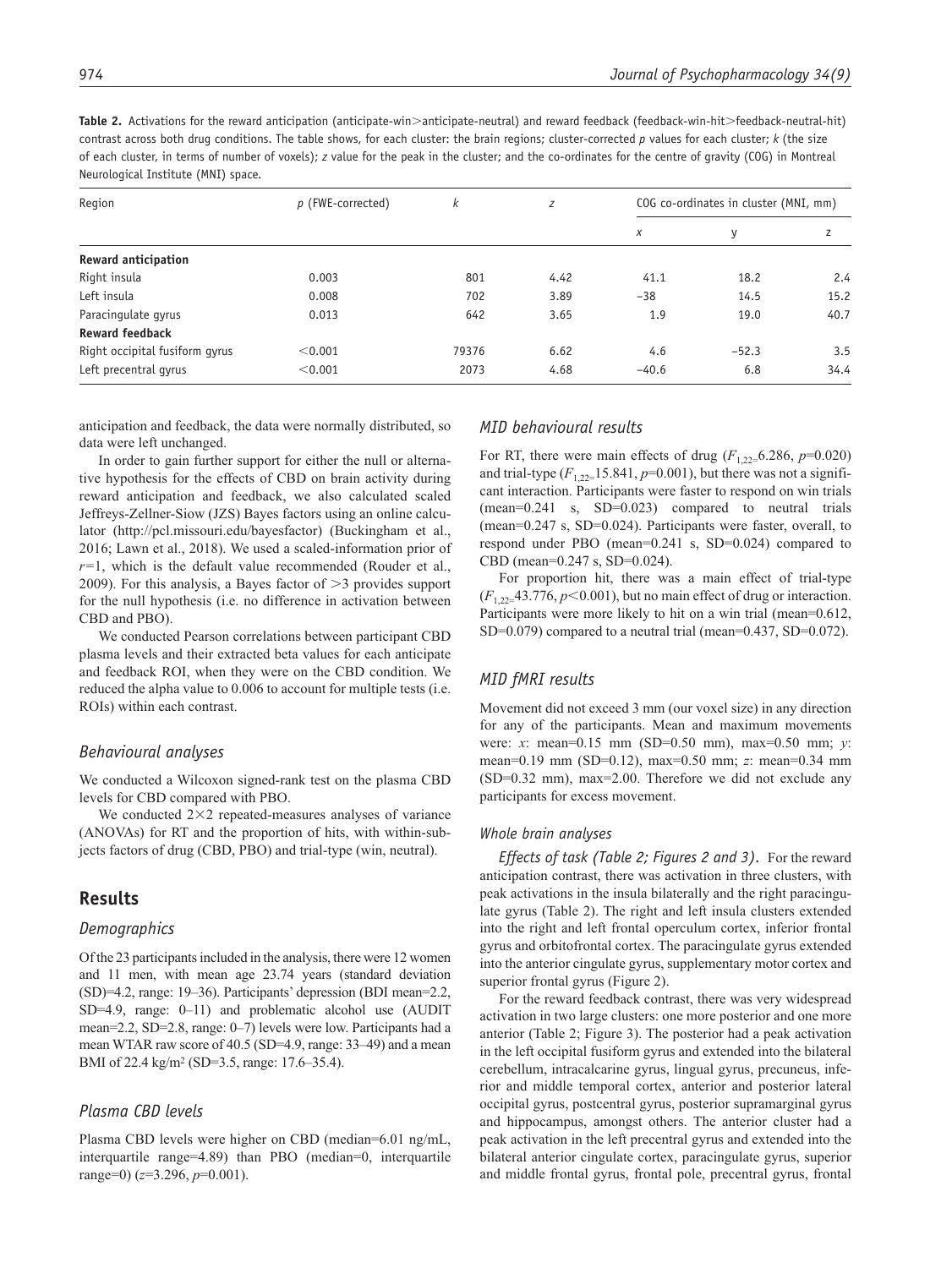

**Figure 2.** Brain activation for the reward anticipation contrast across both drug conditions in the bilateral insula cortex and the paracingulate gyrus. From the top left, slice images progress upward, on a ventral dorsal trajectory. The colours represent *z* values.

medial cortex and frontal operculum, amongst others. Activity was also observed in bilateral caudate, accumbens, thalamus and pallidum.

*Effects of the drug.* No significant clusters were found for CBD>PBO or PBO>CBD for either reward anticipation or feedback.

#### *ROI analyses*

*Effects of task (Table 3).* For reward anticipation, only the right insula was significantly activated  $(t_{2} = 3.87, p=0.001)$  during reward anticipation.

For reward feedback, the left  $(t_{22}=3.31, p=0.003)$  and right  $(t_{22}=3.38, p=0.003)$  parahippocampal gyri, right caudate  $(t_{22}=3.46,$  $p=0.002$ ) and left NAcc ( $t_{22}=4.02$ ,  $p=0.001$ ) were significantly activated during reward feedback.

*Effects of drug (Table 4).* CBD did not differ from PBO in all of the ROIs during reward anticipation ( $p$ s>0.1). Furthermore, all but one of the ROIs had a Bayes factor >3, in favour of there being no difference between drug conditions.

CBD did not differ from PBO in all of the ROIs during reward feedback (*p*s>0.3). Furthermore, all the ROIs had Bayes factors >3, in favour of there being no difference between drug conditions.

#### *Correlations*

There were no significant correlations between plasma CBD levels and activation in any of the ROIs during anticipation or feedback.

# **Discussion**

We hypothesised that brain activity would be greater during reward anticipation and feedback following 600 mg of oral CBD compared to PBO. However, this was not the case. We found no evidence that CBD affects the brain's response to reward anticipation or feedback. Furthermore, in pre-specified reward-related brain regions (Knutson and Greer, 2008), using Bayesian analyses, we found support for there being no difference in neural activity between CBD and PBO. Overall, we found no support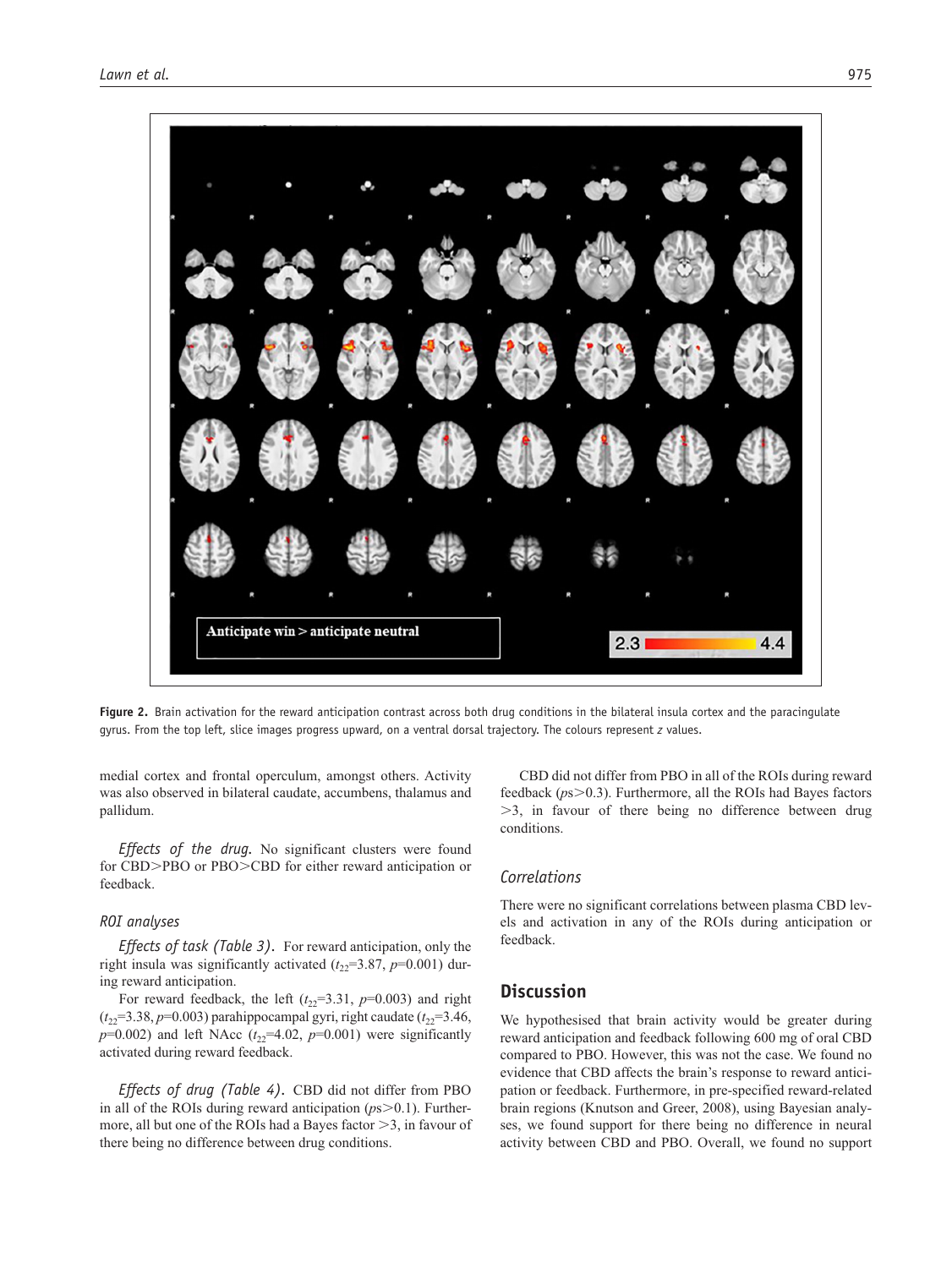

Figure 3. Widespread brain activation for the reward feedback contrast across both drug conditions, with peak activations in the left occipital fusiform gyrus and the right precentral gyrus. From the top left, slice images progress upward, on a ventral-dorsal trajectory. The colours represent *z* values.

**Table 3.** Effect of monetary incentive delay (MID) task (reward anticipation and feedback) on brain activity in our regions of interest (ROIs), showing *t*-statistics and *p*-values. Degrees of freedom=23 for each test. Alpha value was reduced to 0.006 to account for multiple tests.

**Table 4.** Effect of cannabidiol (CBD) on brain activity during reward anticipation and feedback in our regions of interest (ROIs), showing *t*-statistics, *p*-values and Bayes factors. Degrees of freedom=23 for each test. Alpha value was reduced to 0.006 to account for multiple tests. A Bayes factor of  $>$ 3 is taken in support of the null.

| Region                  | t             | р                    |  |
|-------------------------|---------------|----------------------|--|
| Reward anticipation     |               |                      |  |
| L medial frontal gyrus  | 0.962         | 0.347                |  |
| R insula                | 3.87          | 0.001                |  |
| R NAcc                  | $-1.25$       | 0.225                |  |
| L NAcc                  | $-0.06$       | 0.950                |  |
| R thalamus              | 0.11          | 0.915                |  |
| L thalamus I            | $-1.68$       | 0.108                |  |
| L thalamus II           | $-2.03$       | 0.055                |  |
| L culmen                | 2.05          | 0.052                |  |
| Reward feedback         |               |                      |  |
| R subcallosal gyrus     | 2.22          | 0.037                |  |
| L parahippocampal gyrus | 3.31          | $0.003$ <sup>a</sup> |  |
| R parahippocampal gyrus | 3.38          | $0.003$ <sup>a</sup> |  |
| R caudate               | 3.46          | 0.002                |  |
| R NAcc                  | 2.28          | 0.033                |  |
| L NAcc                  | 0.001<br>4.02 |                      |  |
| L amygdala              | 2.22          | 0.037                |  |

L: left; NAcc: nucleus accumbens; R: right. aSignificant results are highlighted in bold.

Region *t p* Bayes factor Reward anticipate L medial frontal gyrus 1.04 0.309 3.75 R insula 0.232 0.819 6.09 R NAcc **6** -0.639 0.530 5.14 L NAcc 2.71 R thalamus 0.203 0.841 6.13 L thalamus I 0.543 0.592 5.43 L thalamus II 0.404 0.690 5.78 L culmen –0.972 0.342 3.99 Reward feedback R subcallosal gyrus –0.475 0.640 5.61 L parahippocampal gyrus 0.842 0.409 4.46 R parahippocampal gyrus –0.543 0.593 5.43 R caudate  $0.116$  0.909 6.21 R NAcc **6.10** – 0.223 **0.826** 6.10 L NAcc –0.952 0.351 4.07 L amygdala –0.158 0.876 6.18

L: left; NAcc: nucleus accumbens; R: right.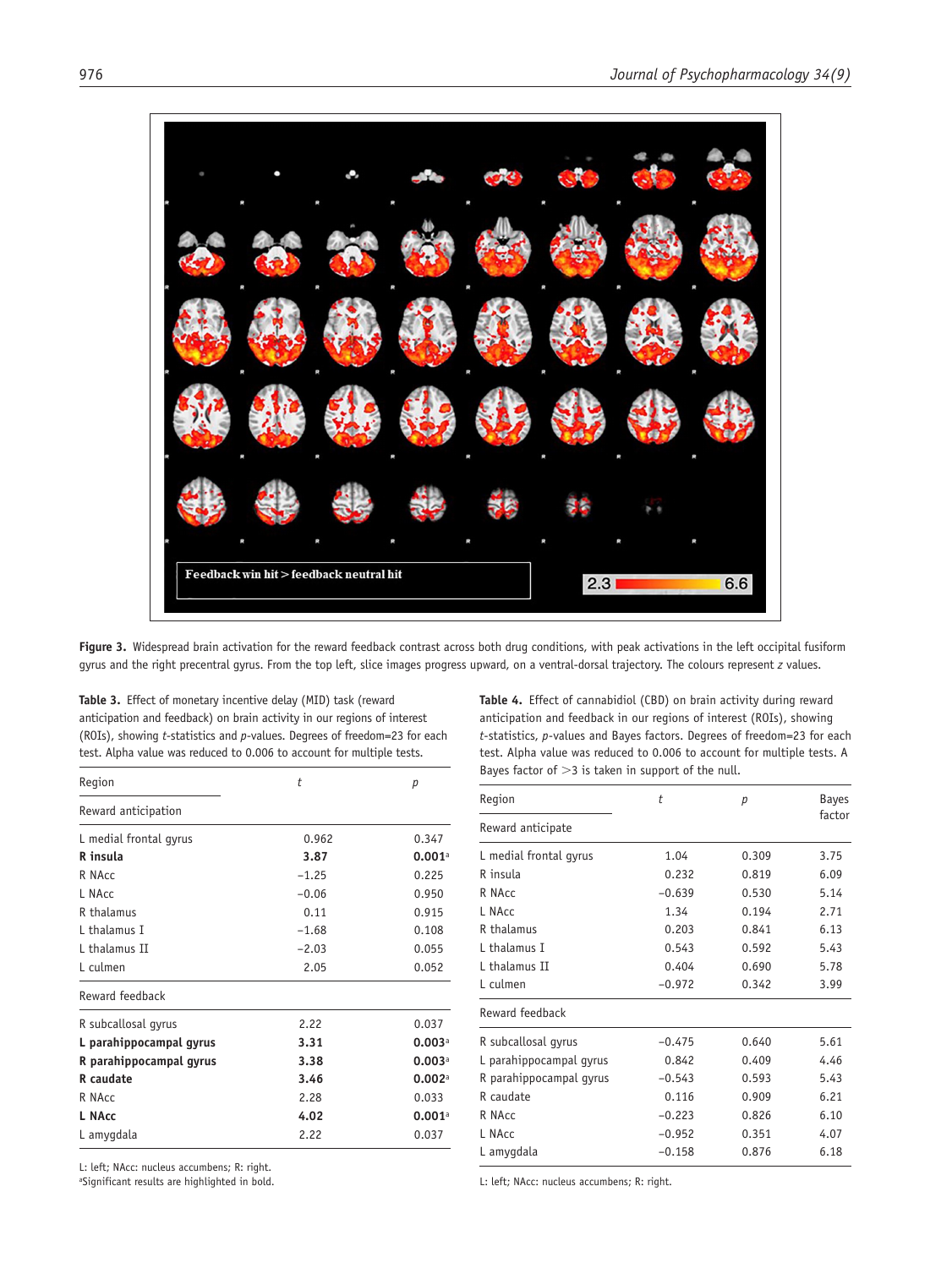for CBD affecting the neural correlates of reward anticipation and feedback or behavioural measures of motivation for reward in healthy volunteers.

Across both drug conditions, in the whole brain, our MID task elicited reward anticipation activation in the bilateral insula and paracingulate gyrus, extending into the inferior frontal gyri and orbitofrontal cortex. In our ROI analysis, the right insula was significantly activated during reward anticipation. Reward feedback elicited extensive activity across anterior and posterior parts of the brain, including a range of reward-related brain regions. In our ROI analysis, the right caudate, left NAcc and bilateral parahippocampal gyri were activated during reward feedback. These analyses demonstrate that anticipation and feedback of reward produced activity in several expected brain regions. Further support that the task functioned adequately is that both RT and hit rate were significantly affected by trial type, such that participants were faster and more likely to successfully hit the target on win trials compared to neutral trials. Importantly, our plasma results demonstrate that the 600 mg oral dose of CBD was absorbed.

In terms of behavioural outcomes, CBD led to longer RTs compared to PBO overall. However, there was no interaction between drug and trial-type; CBD did not reduce RTs more for win trials than it did for neutral trials. Hence CBD did not affect our behavioural measure of motivation for reward; it simply increased RT, in general (i.e. comparably for both trial-types). This is somewhat surprising given previous research has not found CBD to affect reaction speed in general (Belgrave et al., 1979; Fusar-Poli et al., 2009; Hindocha et al., 2018).

Despite some existing evidence that CBD can impact reward function, we found null results for its effects on the neural correlates of reward anticipation and feedback. This absence of impact on reward circuitry, may contribute to the lack of reinforcing and abuse potential of CBD (Haney et al., 2016). To our knowledge, no previous study has examined the effects of CBD alone on brain activity associated with reward processing or motivation for reward. Previous studies have often investigated how inhaled CBD moderates THC's effects (Freeman et al., 2018; Lawn et al., 2016), which may have contributed to the discrepancy. Moreover, other studies have explored more complex components of reward function, including attentional bias toward drug pictures (Hindocha et al., 2018; Morgan et al., 2010). Other components of reward processing, including reward learning and subjective pleasure could also still be sensitive to a 600 mg dose of oral CBD. CBD's acute effects on human behaviour and subjective experience are seemingly complicated and enigmatic (Bergamaschi et al., 2011; Fusar-Poli et al., 2009; Haney et al., 2016; Morgan et al., 2010). The same may well be true with regards to CBD's impacts on reward processing.

Furthermore, long-term daily administration of CBD, as delivered in clinical trials (Freeman et al., 2020; Leweke et al., 2012; McGuire et al., 2018), could produce different effects on the neural correlates of reward anticipation and feedback. We only delivered a single oral 600 mg dose in healthy volunteers. CBD likely has complex, variable dose-response functions on diverse psychological outcomes (Zuardi et al., 2017). Nevertheless, experimental medicine approaches, such as this one, are needed to efficiently examine the acute effects of potentially therapeutic drugs in human models of psychiatric targets, where clinical trials are costly and protracted. Future research into CBD's effects on reward processing should expand the

reward components assessed and utilise different doses. It should also examine consequences of repeated, long-term administration, which may allow for CBD levels to build up in the body and have greater impacts on receptor expression and endocannabinoid levels.

The present results leave open the intriguing possibility that CBD may only exert an effect on reward networks that have already been perturbed, for example in people with a drug addiction. CBD administration has been shown to modulate rewardrelated behaviours in animals when addiction is being modelled (Katsidoni et al., 2013; Parker et al., 2004; Ren et al., 2009; Schier et al., 2014; Viudez-Martínez et al., 2018). Moreover, behavioural evidence from human studies suggests that CBD can reduce the salience of drug-related cues in those with cannabis (Morgan et al., 2010) and nicotine (Hindocha et al., 2018) dependencies, and reduce drug cue-induced cravings in those addicted to heroin (Hurd et al., 2019). Additionally, a four-week treatment of CBD dose-dependently decreased cannabis use in a clinical trial of people with cannabis use disorder (Freeman et al., 2020). In all of these studies, CBD attenuated atypical rewardrelated behaviours conferred by addiction, suggesting a restorative effect. Therefore, the null findings reported in the present study could have resulted from our sample of healthy volunteers. Future neuroimaging research should therefore administer CBD to participants thought to have perturbed reward systems, including those with addiction.

The reward system is thought to be critically involved in the emergence and/or maintenance of a variety of psychiatric disorders, including depression (Nestler and Carlezon, 2006; Whitton et al., 2016), schizophrenia (Kapur et al., 2005; Whitton et al., 2016) and addiction (Berridge and Robinson, 2016; Goldstein and Volkow, 2011). If it emerges that CBD does have accepted therapeutic effects in these domains, further research will be needed to understand whether or not the mechanism is related to reward circuitry. Moreover, an improved understanding of CBD's pharmacological actions and their relative importance in treating reward-related psychological symptoms will be important in the development of cannabinoid-based psychiatric medicines. One possible avenue for future research would be to further understand and capitalise on CBD's agonism of the serotonin-1a receptor (Russo et al., 2005), in order to potentially disrupt addition and depressive symptoms.

## *Strengths and limitations*

Our study has a number of strengths. First and foremost, it was a double-blind, placebo-controlled experiment addressing a novel and important research question. Second, we utilised a well-validated fMRI task which elicited activity in many expected brain regions and appropriately affected behavioural performance. Third, CBD was absorbed into the bloodstream. Fourth, we conducted Bayesian analyses to provide support for null findings.

However, there are some limitations. Despite stimulating activity in many expected brain regions, the MID failed to produce anticipatory activation in the striatum, which is the region most commonly found to respond in this stage of the task (Oldham et al., 2018). Thus, CBD could theoretically affect striatal activity (Bhattacharyya et al., 2010) and we may have failed to detect it here. Finally, although CBD was absorbed relative to PBO, our plasma levels were lower than that seen in previous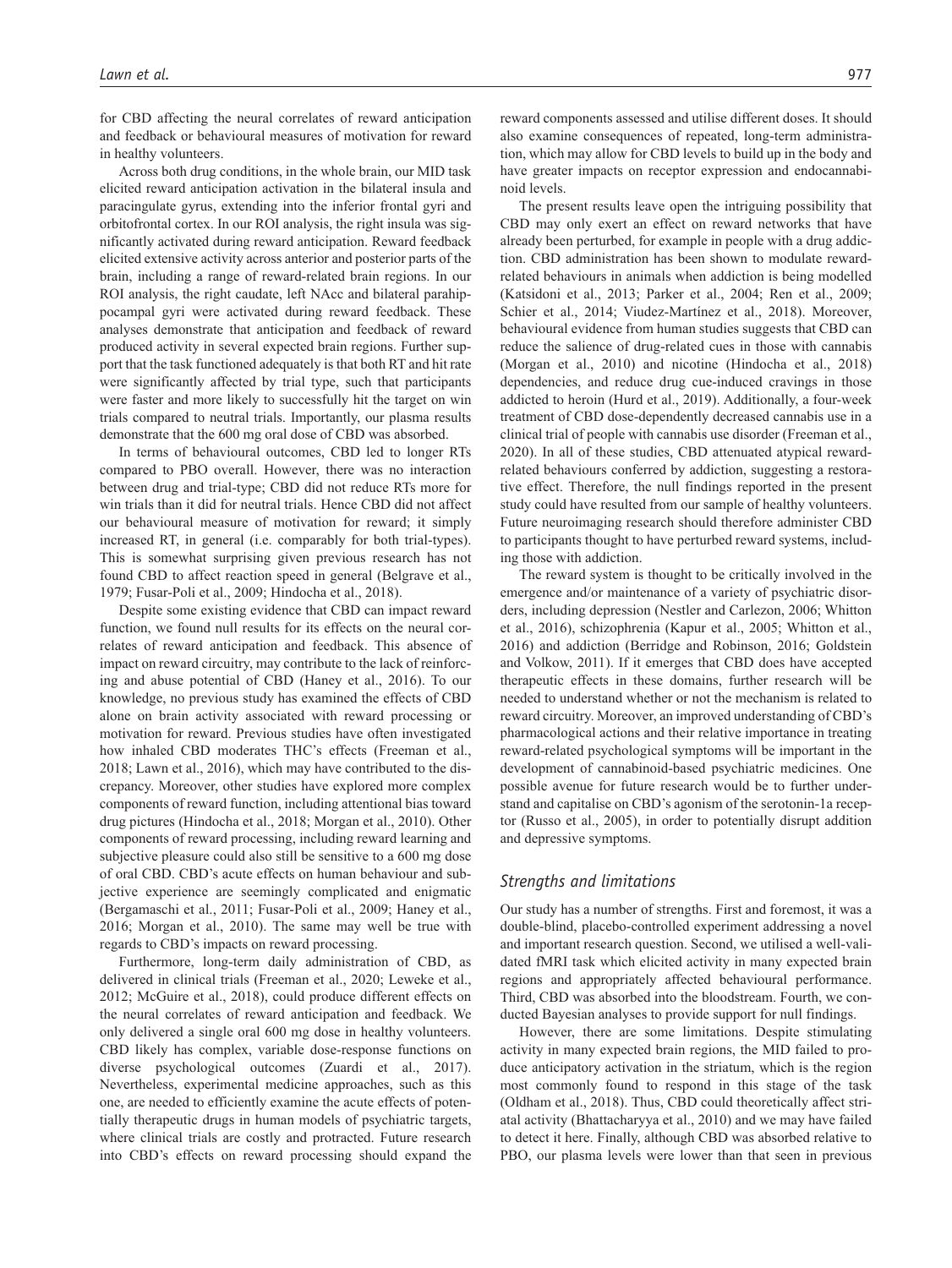oral CBD studies (Haney et al., 2016; Millar et al., 2018). This may have been caused by our fasting participants, as a large, high-fat meal eaten before CBD administration can augment bioavailability four-fold (Taylor et al., 2018). Therefore, we cannot exclude the possibility that if greater quantities of CBD had been absorbed, we may have observed different results. We also do not know whether 600 mg is the optimal dose to manipulate reward processing, especially given CBD's potentially inverted U-shaped dose-response curve (Zuardi et al., 2017). Additionally, we did

not control or account for female participants being in different stages of their menstrual cycle, which can affect psychopharmacological phenomena (Bolea-Alamanac et al., 2018).

# **Conclusion**

To conclude, in healthy volunteers, a single, oral 600 mg dose of CBD did not affect the neural correlates of reward anticipation and feedback, or behavioural measures of motivation for reward.

#### **Declaration of conflicting interests**

The author(s) declared no potential conflicts of interest with respect to the research, authorship and/or publication of this article.

#### **Funding**

The author(s) disclosed receipt of the following financial support for the research, authorship and/or publication of this article: This study was funded by a British Medical Association Foundation for Medical Research Margaret Temple Award to MAP Bloomfield. MAP Bloomfield is funded by a UCL Excellence Fellowship. W Lawn is funded by an unrelated Medical Research Council project grant. MAP Bloomfield, C Hindocha and HV Curran are supported by the National Institute for Health Research University College London Hospitals Biomedical Research Centre. TP Freeman was funded by a senior academic fellowship from the Society for the Study of Addiction. MB Wall is employed by Invicro LLC, a private company which performs contract research work for the pharmaceutical and biotechnology industries.

# **ORCID iDs**

Will Lawn **D** <https://orcid.org/0000-0002-0143-2724>

Chandni Hindocha **D** <https://orcid.org/0000-0003-1692-7401>

Sebastian F Green **D** <https://orcid.org/0000-0003-0773-0658>

Michael A.P. Bloomfield D <https://orcid.org/0000-0002-1972-4610>

#### **References**

- Babalonis S, Haney M, Malcolm RJ, et al. (2017) Oral cannabidiol does not produce a signal for abuse liability in frequent marijuana smokers. *Drug Alcohol Depend* 172: 9–13.
- Balodis IM and Potenza MN (2015) Anticipatory reward processing in addicted populations: A focus on the monetary incentive delay task. *Biol Psychiatry* 77: 434–444.
- Beck AT, Steer RA and Brown GK (1996) *Beck Depression Inventory (BDI-II)*. Boston: Pearson.
- Belgrave BE, Bird KD, Chesher GB, et al. (1979) The effect of cannabidiol, alone and in combination with ethanol, on human performance. *Psychopharmacology* 64: 243–246.
- Bergamaschi MM, Queiroz RHC, Chagas MHN, et al. (2011) Cannabidiol reduces the anxiety induced by simulated public speaking in treatment-naïve social phobia patients. *Neuropsychopharmacology* 36: 1219–1226.
- Berridge KC and Robinson TE (2016) Liking, wanting and the incentivesensitization theory of addiction. *Am Psychol* 71: 670–679.
- Berridge KC, Robinson TE and Aldridge JW (2009) Dissecting components of reward: 'Liking', 'wanting', and learning. *Curr Opin Pharmacol* 9: 65–73.
- Bhattacharyya S, Falkenberg I, Martin-Santos R, et al. (2015) Cannabinoid modulation of functional connectivity within regions processing attentional salience. *Neuropsychopharmacology* 40: 1343–1352.
- Bhattacharyya S, Morrison PD, Fusar-Poli P, et al. (2010) Opposite effects of δ-9-tetrahydrocannabinol and cannabidiol on human brain function and psychopathology. *Neuropsychopharmacology* 35: 764–774.
- Bloomfield MAP, Ashok AH, Volkow ND, et al. (2016) The effects of Δ9-tetrahydrocannabinol on the dopamine system. *Nature* 539: 369–377.
- Bolea-Alamanac B, Bailey SJ, Lovick TA, et al. (2018) Female psychopharmacology matters! Towards a sex-specific psychopharmacology. *J Psychopharmacol* 32: 125–133.
- Buckingham G, Goodale MA, White JA, et al. (2016) Equal-magnitude size-weight illusions experienced within and between object categories. *J Vis* 16: 25.
- Consroe P, Laguna J, Allender J, et al. (1991) Controlled clinical trial of cannabidiol in Huntington's disease. *Pharmacol Biochem Behav* 40: 701–708.
- Curran HV, Freeman TP, Mokrysz C, et al. (2016) Keep off the grass? Cannabis, cognition and addiction. *Nat Rev Neurosci* 17: 293–306.
- Englund A, Morrison PD, Nottage J, et al. (2013) Cannabidiol inhibits THC-elicited paranoid symptoms and hippocampal-dependent memory impairment. *J Psychopharmacol* 27: 19–27.
- Eshel N and Roiser JP (2010) Reward and punishment processing in depression. *Biol Psychiatry* 68: 118–124.
- Freeman TP, Groshkova T, Cunningham A, et al. (2019) Increasing potency and price of cannabis in Europe, 2006-16. *Addiction* 114: 1015–1023.
- Freeman TP, Hindocha C, Baio G, et al. (2020) Cannabidiol for the treatment of cannabis use disorder: Phase IIa double-blind placebocontrolled randomised adaptive Bayesian dose-finding trial. *Lancet Psychiat*. Epub ahead of print 2 June 2020.
- Freeman TP, Pope RA, Wall MB, et al. (2018) Cannabis dampens the effects of music in brain regions sensitive to reward and emotion. *Int J Neuropsychopharmacol* 21: 21–32.
- Fusar-Poli P, Crippa JA, Bhattacharyya S, et al. (2009) Distinct effects of δ9-tetrahydrocannabinol and cannabidiol on neural activation during emotional processing. *Arch Gen Psychiatry* 66: 95–105.
- Gibbon M and Spitzer RL (1997) *Structured Clinical Interview for DSM-IV Axis II Personality Disorders, SCID-II*. Washington, DC: American Psychiatric Press. Available at: [https://books.google.co.uk/boo](https://books.google.co.uk/books?id=LMO3P8dMiPwC&printsec=frontcover&dq=structured+clinical+interview+dsm&hl=en&redir_esc=y) [ks?id=LMO3P8dMiPwC&printsec=frontcover&dq=structured+cl](https://books.google.co.uk/books?id=LMO3P8dMiPwC&printsec=frontcover&dq=structured+clinical+interview+dsm&hl=en&redir_esc=y) [inical+interview+dsm&hl=en&redir\\_esc=y](https://books.google.co.uk/books?id=LMO3P8dMiPwC&printsec=frontcover&dq=structured+clinical+interview+dsm&hl=en&redir_esc=y) (accessed 2 December 2019).
- Ginsberg JP, Risser AH, Purisch AD, et al. (2003) Book and test reviews. *Appl Neuropsychol* 10: 182–190.
- Gold JM, Waltz JA, Prentice KJ, et al. (2008) Reward processing in schizophrenia: A deficit in the representation of value. *Schizophr Bull* 34: 835–847.
- Goldstein RZ and Volkow ND (2011) Dysfunction of the prefrontal cortex in addiction: Neuroimaging findings and clinical implications. *Nat Rev Neurosci* 12: 652–669.
- Grotenhermen F, Russo E and Zuardi AW (2017) Even high doses of oral cannabidol do not cause THC-like effects in humans: Comment on Merrick et al. *Cannabis and Cannabinoid Research* 2016;1(1):102– 112; DOI: 10.1089/can.2015.0004. *Cannabis Cannabinoid Res* 2:  $1 - 4$
- Haber SN and Knutson B (2010) The reward circuit: Linking primate anatomy and human imaging. *Neuropsychopharmacology* 35: 4–26.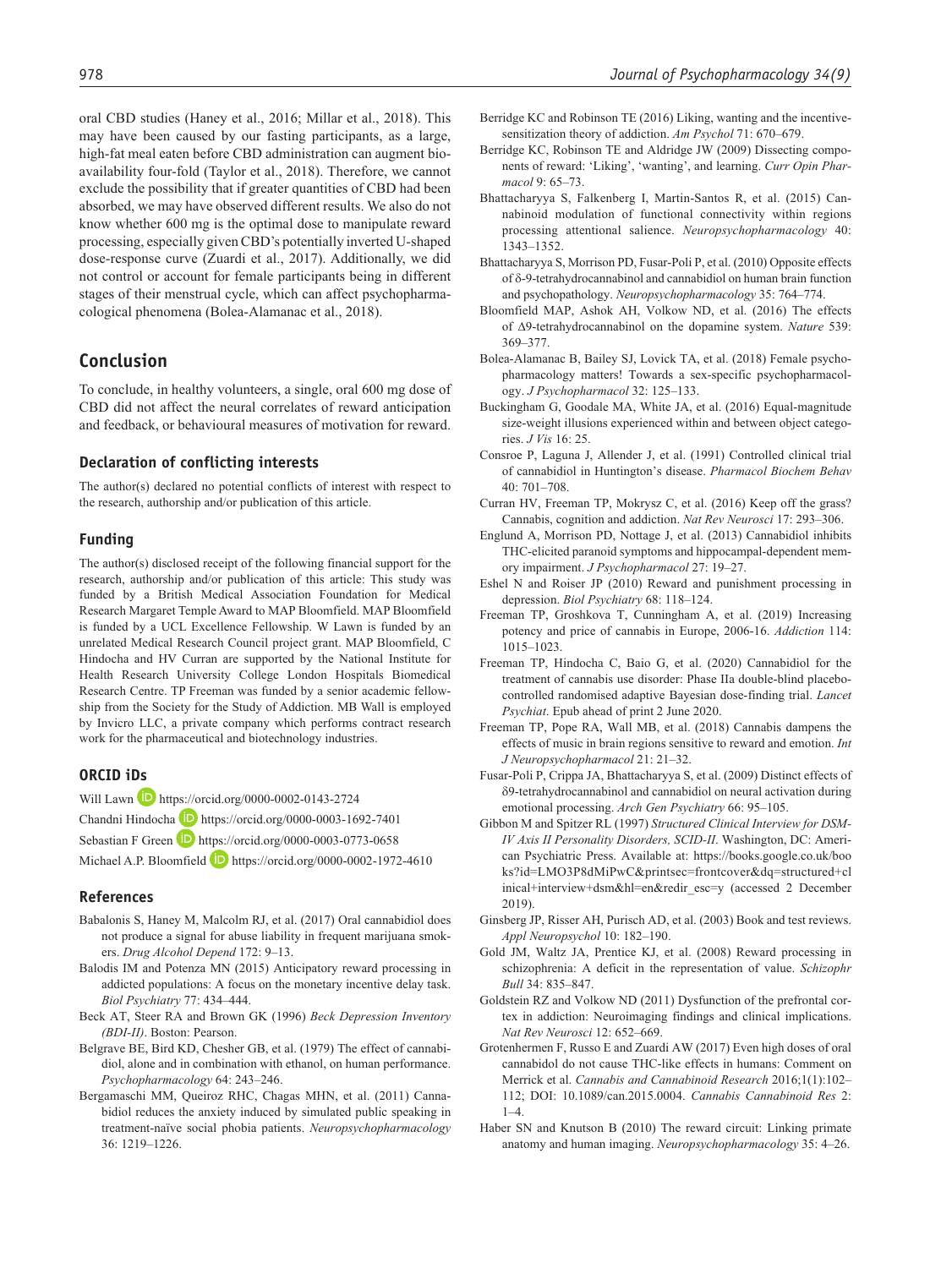- Haney M, Malcolm RJ, Babalonis S, et al. (2016) Oral cannabidiol does not alter the subjective, reinforcing or cardiovascular effects of smoked cannabis. *Neuropsychopharmacology* 41: 1974–1982.
- Hay GL, Baracz SJ, Everett NA, et al. (2018) Cannabidiol treatment reduces the motivation to self-administer methamphetamine and methamphetamine-primed relapse in rats. *J Psychopharmacol* 32: 1369–1378.
- Heatherton TF, Kozlowski LT, Frecker RC, et al. (1991) The Fagerstrom test for nicotine dependence: A revision of the Fagerstrom Tolerance Questionnaire. *Addiction* 86: 1119–1127.
- Hindocha C, Freeman TP, Grabski M, et al. (2018) Cannabidiol reverses attentional bias to cigarette cues in a human experimental model of tobacco withdrawal. *Addiction* 113: 1696–1705.
- Hindocha C, Freeman TP, Schafer G, et al. (2015) Acute effects of delta-9-tetrahydrocannabinol, cannabidiol and their combination on facial emotion recognition: A randomised, double-blind, placebo-controlled study in cannabis users. *Eur Neuropsychopharm* 25: 325–334.
- Hurd YL, Spriggs S, Alishayev J, et al. (2019) Cannabidiol for the reduction of cue-induced craving and anxiety in drug-abstinent individuals with heroin use disorder: A double-blind randomized placebo-controlled trial. *Am J Psychiatry* 176: 911–922.
- Husain M and Roiser JP (2018) Neuroscience of apathy and anhedonia: A transdiagnostic approach. *Nat Rev Neurosci* 19: 470–484.
- Insel TR (2010) Rethinking schizophrenia. *Nature* 468: 187–193.
- Jansma JM, van Hell HH, Vanderschuren LJMJ, et al. (2013) THC reduces the anticipatory nucleus accumbens response to reward in subjects with a nicotine addiction. *Transl Psychiatry* 3: e234.
- Jenkinson M, Beckmann CF, Behrens TEJ, et al. (2012) FSL. *Neuroimage* 62: 782–790.
- Juckel G, Schlagenhauf F, Koslowski M, et al. (2006) Dysfunction of ventral striatal reward prediction in schizophrenia. *Neuroimage* 29: 409–416.
- Kapur S, Mizrahi R and Li M (2005) From dopamine to salience to psychosis—linking biology, pharmacology and phenomenology of psychosis. *Schizophr Res* 79: 59–68.
- Katsidoni V, Anagnostou I and Panagis G (2013) Cannabidiol inhibits the reward-facilitating effect of morphine: Involvement of 5-HT 1A receptors in the dorsal raphe nucleus. *Addict Biol* 18: 286–296.
- Khan R, Naveed S, Mian N, et al. (2020) The therapeutic role of Cannabidiol in mental health: A systematic review. *J Cannabis Res* 2: 2.
- Knutson B and Greer SM (2008) Anticipatory affect: Neural correlates and consequences for choice. *Philos Trans R Soc Lond B Biol Sci* 363: 3771–86.
- Knutson B, Adams CM, Fong GW, et al. (2001) Anticipation of increasing monetary reward selectively recruits nucleus accumbens. *J Neurosci* 21: RC159.
- Knutson B, Bhanji JP, Cooney RE, et al. (2008) Neural responses to monetary incentives in major depression. *Biol Psychiatry* 63: 686–692.
- Knutson B, Westdorp A, Kaiser E, et al. (2000) FMRI visualization of brain activity during a monetary incentive delay task. *Neuroimage* 12: 20–27.
- Lawn W, Freeman TP, East Msc K, et al. (2018) The acute effects of a dopamine D3 receptor preferring agonist on motivation for cigarettes in dependent and occasional cigarette smokers. *Nicotine Tob Res* 20: 800–809.
- Lawn W, Freeman TP, Pope RA, et al. (2016) Acute and chronic effects of cannabinoids on effort-related decision-making and reward learning: An evaluation of the cannabis 'amotivational' hypotheses. *Psychopharmacology* 233: 3537–3552.
- Leweke FM, Piomelli D, Pahlisch F, et al. (2012) Cannabidiol enhances anandamide signaling and alleviates psychotic symptoms of schizophrenia. *Transl Psychiatry* 2: e94.
- McGuire P, Robson P, Cubala WJ, et al. (2018) Cannabidiol (CBD) as an adjunctive therapy in schizophrenia: A multicenter randomized controlled trial. *Am J Psychiatry* 175: 225–231.
- Martin-Santos R, a Crippa J, Batalla A, et al. (2012) Acute effects of a single, oral dose of d9-tetrahydrocannabinol (THC) and cannabidiol (CBD) administration in healthy volunteers. *Curr Pharm Des*18: 4966–4979.
- Millar SA, Stone NL, Yates AS, et al. (2018) A systematic review on the pharmacokinetics of cannabidiol in humans. *Front Pharmacol* 9: 1365.
- Morgan CJA, Freeman TP, Schafer GL, et al. (2010) Cannabidiol attenuates the appetitive effects of δ9-tetrahydrocannabinol in humans smoking their chosen cannabis. *Neuropsychopharmacology* 35: 1879–1885.
- Morgan PJ, Barnett LM, Cliff DP, et al. (2013) Fundamental movement skill interventions in youth: A systematic review and meta-analysis. *Pediatrics* 132: e1361–e1383.
- Nestler EJ and Carlezon WA (2006) The mesolimbic dopamine reward circuit in depression. *Biol Psychiatry* 59: 1151–1159.
- Oldham S, Murawski C, Fornito A, et al. (2018) The anticipation and outcome phases of reward and loss processing: A neuroimaging metaanalysis of the monetary incentive delay task. *Hum Brain Mapp* 39: 3398–3418.
- Parker LA, Burton P, Sorge RE, et al. (2004) Effect of low doses of D 9-tetrahydrocannabinol and cannabidiol on the extinction of cocaineinduced and amphetamine-induced conditioned place preference learning in rats. *Psychopharmacology* 175: 360–366.
- Parsons LH and Hurd YL (2015) Endocannabinoid signalling in reward and addiction. *Nat Rev Neurosci* 16: 579–594.
- Pertwee RG (2008) The diverse  $CB_1$  and  $CB_2$  receptor pharmacology of three plant cannabinoids: D 9-tetrahydrocannabinol, cannabidiol and D 9-tetrahydrocannabivarin. *Br J Pharmacol* 153: 199–215.
- Ren Y, Whittard J, Higuera-Matas A, et al. (2009) Cannabidiol, a nonpsychotropic component of cannabis, inhibits cue-induced heroin seeking and normalizes discrete mesolimbic neuronal disturbances. *J Neurosci* 29: 14764–14769.
- Renard J, Szkudlarek HJ, Kramar CP, et al. (2017) Adolescent THC exposure causes enduring prefrontal cortical disruption of GABAergic inhibition and dysregulation of sub-cortical dopamine function. *Sci Rep* 7: 11420.
- Rouder JN, Speckman PL, Sun D, et al. (2009) Bayesian t tests for accepting and rejecting the null hypothesis. *Psychon Bull Rev* 16: 225–237.
- Russo EB, Burnett A, Hall B, et al. (2005) Agonistic properties of cannabidiol at 5-HT1a receptors. *Neurochem Res* 30: 1037–1043.
- Saunders JB, Aasland OG, Babor TF, et al. (1993) Development of the alcohol use disorders identification test (AUDIT): WHO collaborative project on early detection of persons with harmful alcohol consumption-II. *Addiction* 88: 791–804.
- Schier A, Ribeiro N, Coutinho D, et al. (2014) Antidepressant-like and anxiolytic-like effects of cannabidiol: A chemical compound of Cannabis sativa. *CNS Neurol Disord Drug Targets* 13: 953–960.
- Schott BH, Minuzzi L, Krebs RM, et al. (2008) Mesolimbic functional magnetic resonance imaging activations during reward anticipation correlate with reward-related ventral striatal dopamine release. *J Neurosci* 28: 14311–14319.
- Solinas M, Thiriet N, Rawas R El, et al. (2009) Environmental enrichment during early stages of life reduces the behavioral, neurochemical, and molecular effects of cocaine. *Neuropsychopharmacology* 34: 1102–1111.
- Strauss GP, Horan WP, Kirkpatrick B, et al. (2013) Deconstructing negative symptoms of schizophrenia: Avolition–apathy and diminished expression clusters predict clinical presentation and functional outcome. *J Psychiatr Res* 47: 783–790.
- Taylor L, Gidal B, Blakey G, et al. (2018) A phase I, randomized, double-blind, placebo-controlled, single ascending dose, multiple dose, and food effect trial of the safety, tolerability and pharmacokinetics of highly purified cannabidiol in healthy subjects. *CNS Drugs* 32: 1053–1067.